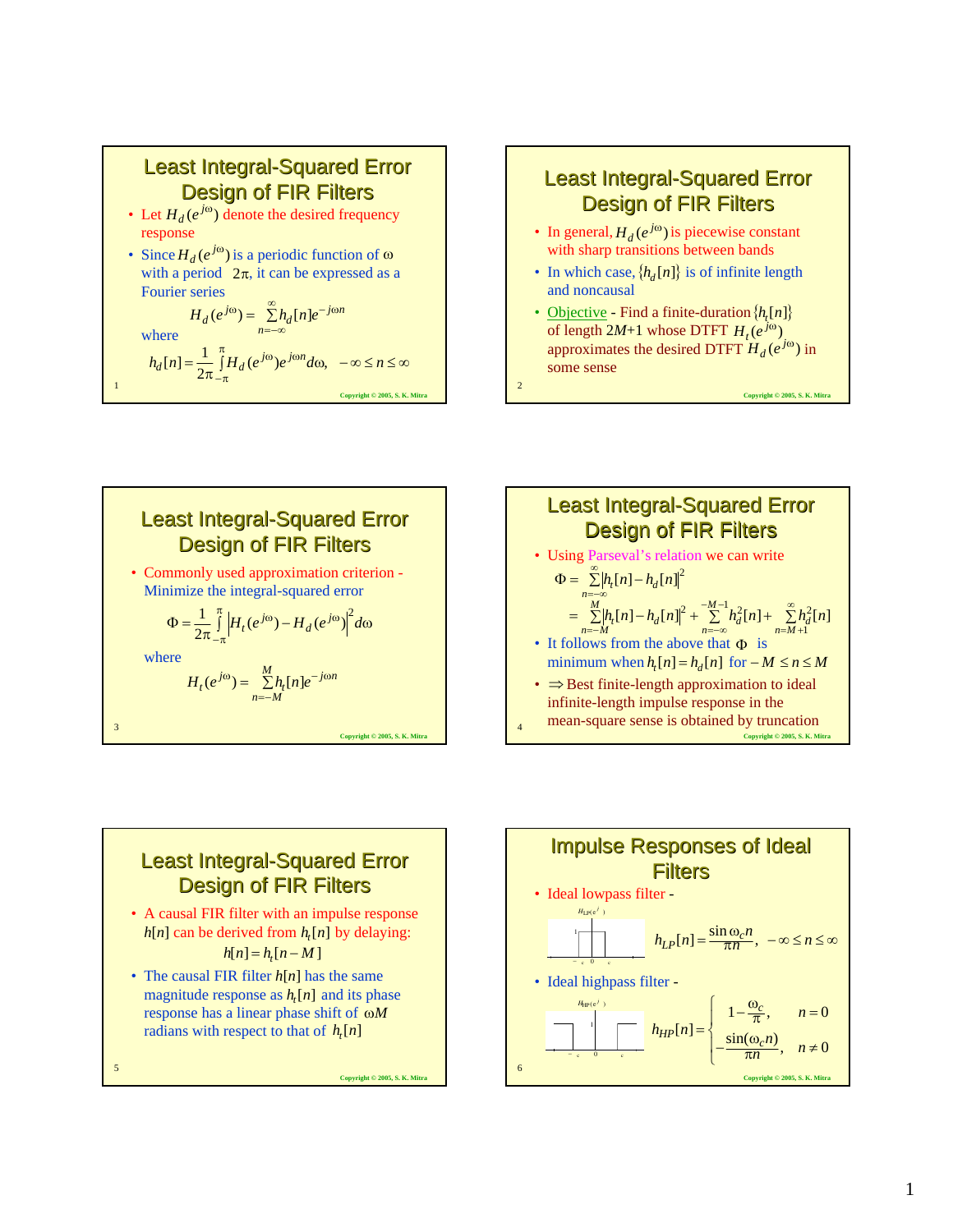









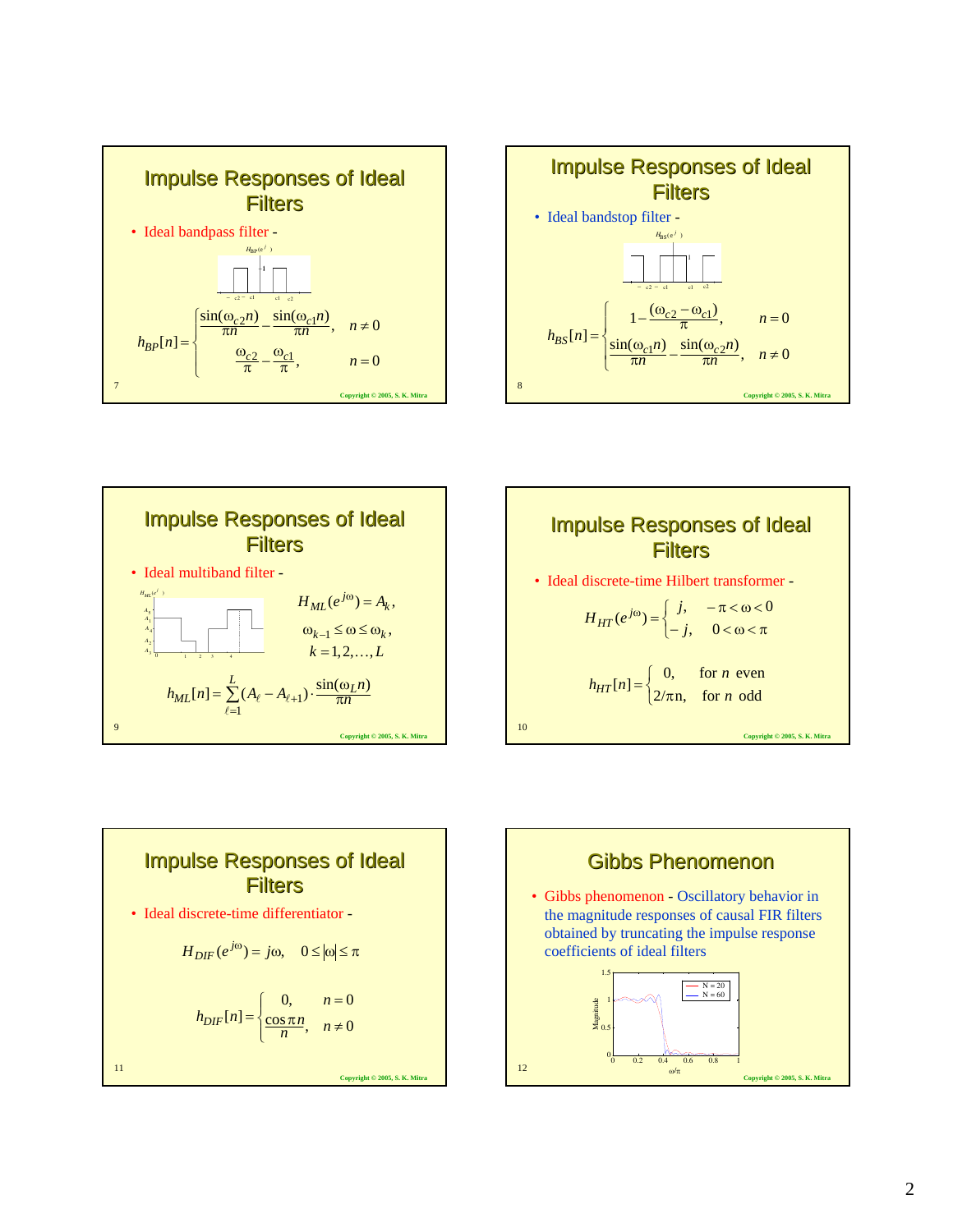### Gibbs Phenomenon

- As can be seen, as the length of the lowpass filter is increased, the number of ripples in both passband and stopband increases, with a corresponding decrease in the ripple widths
- Height of the largest ripples remain the same independent of length
- Similar oscillatory behavior observed in the magnitude responses of the truncated
- 13 **Copyright © 2005, S. K. Mitra** versions of other types of ideal filters <sup>14</sup>

#### Gibbs Phenomenon • Gibbs phenomenon can be explained by treating the truncation operation as an windowing operation: • In the frequency domain  $h_t[n] = h_d[n] \cdot w[n]$  $=\frac{1}{2\pi}\int\limits_{-\pi}^{\pi}H_{d}(e^{j\varphi})\Psi(e^{j(\omega-\varphi)})d\varphi$  $\phi_{\rm MLO}$   $j(\omega-\phi)$  $H_t(e^{j\omega}) = \frac{1}{2\pi} \int d^2y \, d^2y \, \Psi(e^{j(\omega-\varphi)}) \, d^2y$ 1

• where 
$$
H_t(e^{j\omega})
$$
 and  $\Psi(e^{j\omega})$  are the DTFTs  
of  $h_t[n]$  and  $w[n]$ , respectively

**Copyright © 2005, S. K. Mitra**

**Copyright © 2005, S. K. Mitra**



## Gibbs Phenomenon

- If  $\Psi(e^{j\omega})$  is a very narrow pulse centered at  $\omega = 0$  (ideally a delta function) compared to variations in  $H_d(e^{j\omega})$ , then  $H_t(e^{j\omega})$  will approximate  $H_d^{\bullet}(e^{j\omega})$  very closely
- Length 2*M*+1 of *w*[*n*] should be very large
- On the other hand, length  $2M+1$  of  $h_t[n]$ should be as small as possible to reduce computational complexity

16



- summable, and hence filter is unstable
- 2) Rectangular window has an abrupt transition to zero

17